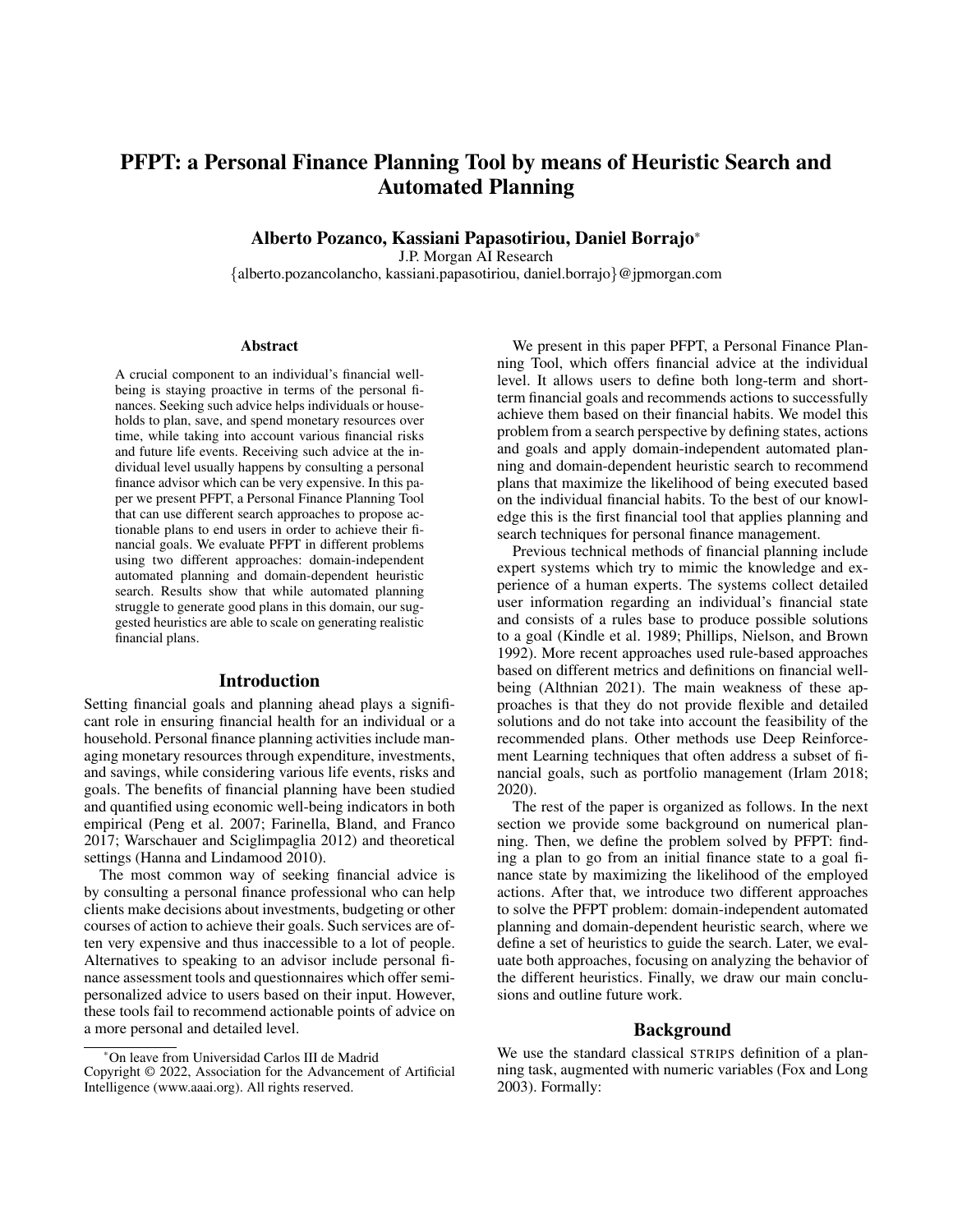**Definition 1.** A *numeric planning task is a tuple*  $\Pi$  = ⟨F, A, I, G⟩*, where* F *is a set of boolean and numeric variables,* A *is a set of actions,*  $I \subseteq F$  *is the initial state and*  $G \subseteq F$  *is a set of goals.* 

We denote with  $S$  the set of all states of the planning task  $\Pi$ . A (full) state *s* ∈ *S* is a valuation of all the variables in *F*; a boolean value for all the boolean variables and a numeric value for the numeric ones.

Each action  $a \in A$  is defined in terms of its preconditions ( $pre(a)$ ) and effects ( $eff(a)$ ). Effects can set to true the value of a boolean variable (add effects,  $add(a)$ ), set to false the value of a boolean variable (del effects,  $del(a)$ ), and change the value of a numeric variable (numeric effects,  $num(a)$ ). Action execution is defined as a function  $\gamma : S, A \rightarrow S'$ ; that is, it defines the state that results of applying an action in a given state. It is usually defined as  $\gamma(s, a) = (s \delta(a)) \cup \delta(a)$  if pre $(a) \subseteq s$  when only boolean variables are considered. When using numeric variables,  $\gamma$  should also change the values of the numeric variables (if any) in  $num(a)$ , according to what the action specifies; increasing or decreasing the value of a numeric variable or assigning a new value to a numeric variable. If the preconditions do not hold in s, the state does not change.

The solution of a planning task is called a plan, and it is a sequence of instantiated actions that allows the system to transit from the initial state  $I$  to a state  $s$  where goals are true. Therefore, a plan  $\pi = \langle a_1, a_2, \ldots a_n \rangle$  solves a planning task  $\Pi$  (valid plan) iff  $\forall a_i \in \pi, a_i \in A$ , and  $G \subseteq \gamma(\ldots \gamma(\gamma(I, a_1), a_2) \ldots), a_n$ ). In case the cost is relevant, each action can have an associated cost,  $c(a_i)$ ,  $\forall a_i \in A$ and the cost of the plan is defined as the sum of the costs of its actions:  $c(\pi) = \sum_i c(a_i), \forall a_i \in \pi$ . A plan with minimal cost is called optimal.

# PFPT Problem Definition

We aim to find realistic financial plans that allow users to go from their current financial state to their goal financial state. We define a financial state as follows:

**Definition 2.** A *financial state is a tuple s* =  $\langle t, Inc, DExp, FExp, B \rangle$ *, where:* 

- t ∈ N *is a time step*
- *Inc*  $\in \mathbb{R}$  *is the income per time step*
- *DExp* ∈ R *are the discretionary expenses per time step*
- *FExp* ∈ R *are the fixed expenses per time step*
- $B = (\hat{B} + Inc DExp FExp)$  *is the account balance, where*  $\hat{B}$  *is the account balance of s*'s parent at  $t - 1$ *.*

The initial financial state is fully specified, while the goal financial state is usually partially specified. For example, the goal state could specify that the balance at a given time step should be higher than a given quantity.

At each time step, some actions can be applied in order to change the financial state into another one. We define two types of actions: income increases and discretionary expenses decreases. We assume the fixed expenses cannot be changed, or will be very unlikely changed. Actions might produce changes in the financial state. For example,

an income increase of 20% in state  $s_t$  will result in a new state at the next time step  $s_{t+1}$  with income Inc( $s_{t+1}$ ) =  $1.2 \times \text{Inc}(s_t)$ . Besides these effects over the financial state, each action has associated a *likelihood* score, which is a real number between 0 and 1 that reflects how feasible or probable is that a user executes the action. This likelihood score can be given by users or inferred from their financial habits. For example, increasing the income by  $0\%$  will have a higher likelihood score than increasing the income by 20%, since the former is an easier or more feasible action than the latter. Table 1 summarizes a potential set of actions along with their effects to the financial state and their likelihood score. We will use this set of actions as an example in the rest of the paper.

Income increase and discretionary expenses decrease actions can be combined to generate joint actions. Assuming the actions described in Table 1, we would have 9 possible joint actions that can be applied at each time step, i.e., [Increase Inc 10%, Decrease DExp 0%], [Increase Inc 20%, Decrease DExp 10%], etc. A plan  $\pi$  solves this problem optimally if it achieves the financial goal state by maximizing the likelihood product of its actions. Formally:

$$
\max \prod_{a \in \pi} likelihood(a) \tag{1}
$$

We face two obstacles when trying to use search algorithms to (optimally) solve the problem as defined in Expression 1: (1) plan optimality is defined as a product, while search algorithms ordering functions are typically additive; and (2) plan optimality is defined as a maximization task (maximize likelihood), while most search algorithms aims to minimize a given function. To overcome the first problem, we compute the logarithm of each action's likelihood score so we can sum them. To overcome the second problem, we transform the maximization task into a minimization task by subtracting the logarithm of the likelihood score from one. By performing these two transformations, now we have the following additive cost function that search algorithms can minimize:

$$
c(a) = 1 - log(likelihood(a))
$$
 (2)

Given a plan  $\pi$  and its cost  $c(\pi)$ , we can compute back its likelihood score by applying the following operation:

$$
likelihood(\pi) = \exp(-(c(\pi) - |\pi|))
$$
 (3)

In the next sections we describe two different search-based approaches to solve this problem: domainindependent automated planning and domain-dependent heuristic search.

# Automated Planning Approach

The first approach uses automated planning models and planners to generate solutions. The domain is composed of actions that model the actions described in Table 1. As an example, the action that increases the income, would be modeled as shown in Figure 1.

At each time step, we only allow the execution of one action of each kind: modify income or modify expenses. This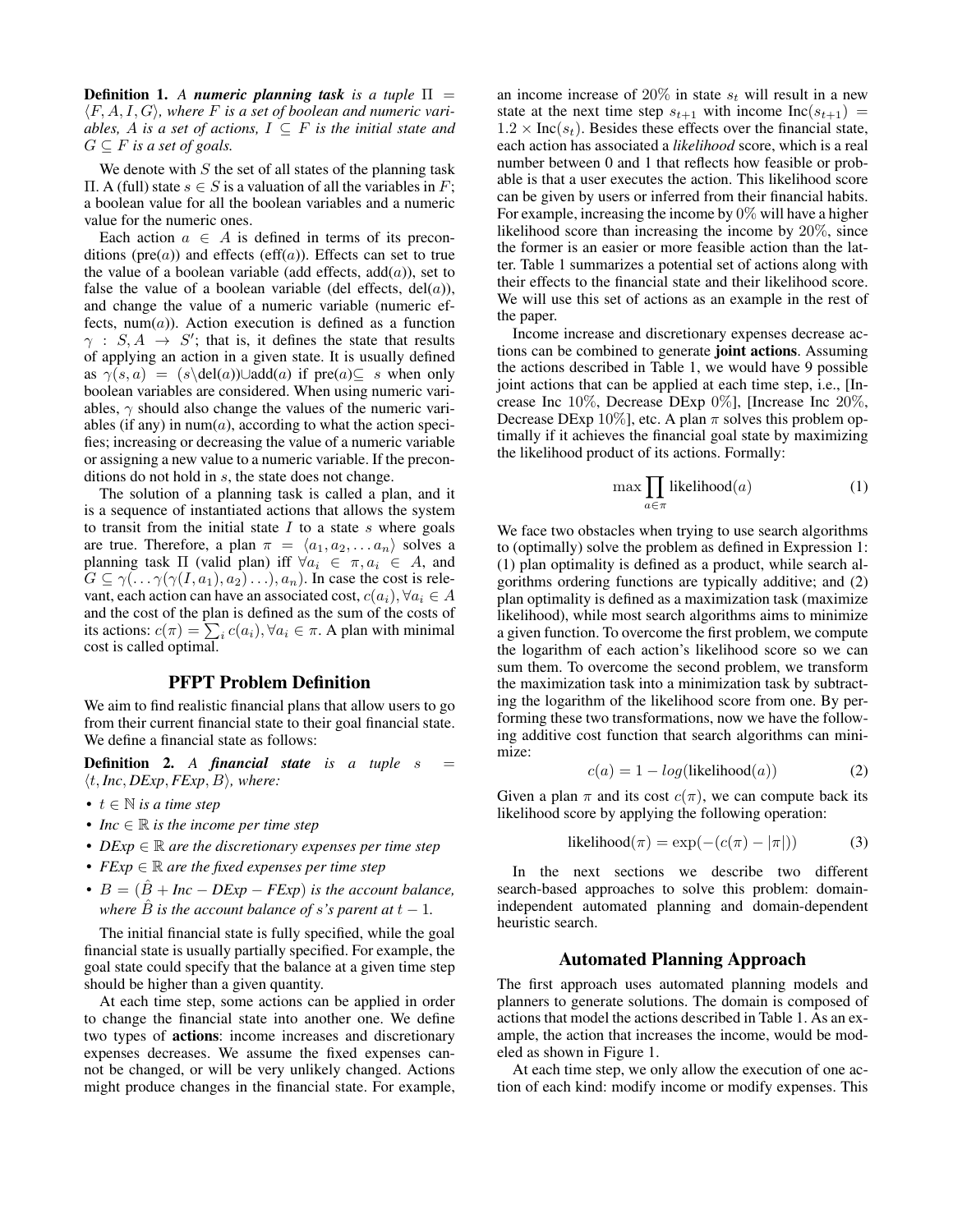| Action                                   | <b>Effect</b>                                        | <b>Likelihood</b> |
|------------------------------------------|------------------------------------------------------|-------------------|
| Increase Income by $0\%$                 |                                                      |                   |
| Increase Income by 10%                   | $Inc(s_{t+1}) = 1.1 \times Inc(s_t)$                 | 0.8               |
| Increase Income by 20%                   | $Inc(s_{t+1}) = 1.2 \times Inc(s_t)$                 | 0.6               |
| Decrease Discretionary Expenses by $0\%$ |                                                      |                   |
| Decrease Discretionary Expenses by 10%   | $\text{DExp}(s_{t+1}) = 0.9 \times \text{DExp}(s_t)$ | 0.9               |
| Decrease Discretionary Expenses by 20%   | $\text{DExp}(s_{t+1}) = 0.8 \times \text{DExp}(s_t)$ | 0.8               |

Table 1: Actions' summary.

```
(:action increase-income
   :parameters (?p - percentage
                 ?t - time-step)
    :preconditions
      (and (current-time ?t)
           (not (done-income ?t)))
    :effects
      (and (increase (total-cost)
                    (likelihood ?p))
           (increase (income ?t)
                     (* (income ?t)
                        (percentage ?p)))
           (increase (balance ?t)
                     (income ?t))
           (done-income ?t)))
```
Figure 1: Model of the action that increases the income by 20%.

action is the only one defined to modify income and summarizes all possible increase operations over income. The parameters of the action are a time step and a percentage of increase. Since we do not need complex temporal reasoning, we consider discrete temporal problems, so we model time explicitly as a sequence of time steps. Percentages are also represented as discrete amounts and are defined in the problem description. In the case of the percentages defined in Table 1, we would define three objects of type percentage in the problem for the income (0, 10 and 20) and another three for modifying the expenses (also 0, 10 and 20). The reason to separate income percentages from expenses percentages is that we need also to define their corresponding likelihoods (predicate likelihood) which have different values. For instance, the likelihood of increasing income in a 20% is 0.6, while the likelihood of decreasing the expenses in a 20% is 0.8.

The preconditions of the actions are that we are at a given time step and that we did not update yet the income at that time step. The expected effects are that the income will increase based on the percentage, the balance is increased with the new income, and the total cost is updated. We use as cost the one defined in Equation 2. Apart from the increaseincome and decrease-expenses, the domain also includes a move-time action that progresses time.

The problem description contains objects related to the set of time steps and the percentages. If the user sets as goal to have a balance  $x$  at time step  $T$ , the problem will be automatically generated with all the time steps between  $0$  and  $T$ . The initial state defines the initial income, balance, and expenses, as well as the likelihoods of each percentage, the initial total cost of 0, the initial time step of 0 and the needed next predicates to connect in sequence all the time steps. The goal description is compiled from the user goals, as for instance, the balance being greater than a given value at a given time step.

The plans are sequences of actions that achieve the goals from the initial state. They are comprised of a joint action (income, expenses) at each time step, plus a move-time action to progress to the next time step. As an example, a plan would be:

```
(increase-income t0 p-inc-0)
(decrease-expenses t0 p-exp-20)
(move-time t0 t1)
(increase-income t1 p-inc-10)
(decrease-expenses t1 p-exp-0)
```
that would not increase income and decrease expenses in a 20% in the first time step, and increase income in a 10% and not modify expenses in the second time step.

The main drawback of using planning for solving this task is that it is a numerical planning task. First, there are very few planners that can handle this kind of domain complexity. Second, to the best of our knowledge, there is no planner that can perform optimal numerical planning. Thus, we have defined a search-based solution that allows us to compute optimal solutions for this task which is presented in the next section.

# Heuristic Search Approach

We use the most popular algorithm for optimal search, A ∗ (Hart, Nilsson, and Raphael 1968), to solve this problem in a domain-dependent fashion. A<sup>∗</sup> uses a function  $f(s) = g(s) + h(s)$  to order the nodes in the open list. The solutions returned by A<sup>∗</sup> are guaranteed to be optimal if the heuristic  $h$  is admissible, i.e., it does not over-estimate the cost of reaching the goal from any state.

The cost of reaching a state s,  $g(s)$ , is computed using Equation 2. In order to estimate the cost of reaching the goal from  $s, h(s)$ , we propose the following domain-dependent heuristics.

# Minimum Cost Action

The first heuristic, which we called Min, consists on choosing the cost of the cheapest joint action  $c(a)_{min}$  and multiply it by the number of remaining time steps:  $h(s)$  =  $c(a)_{min} \times (t(G)-t(s))$ . In our case, the cheapest joint action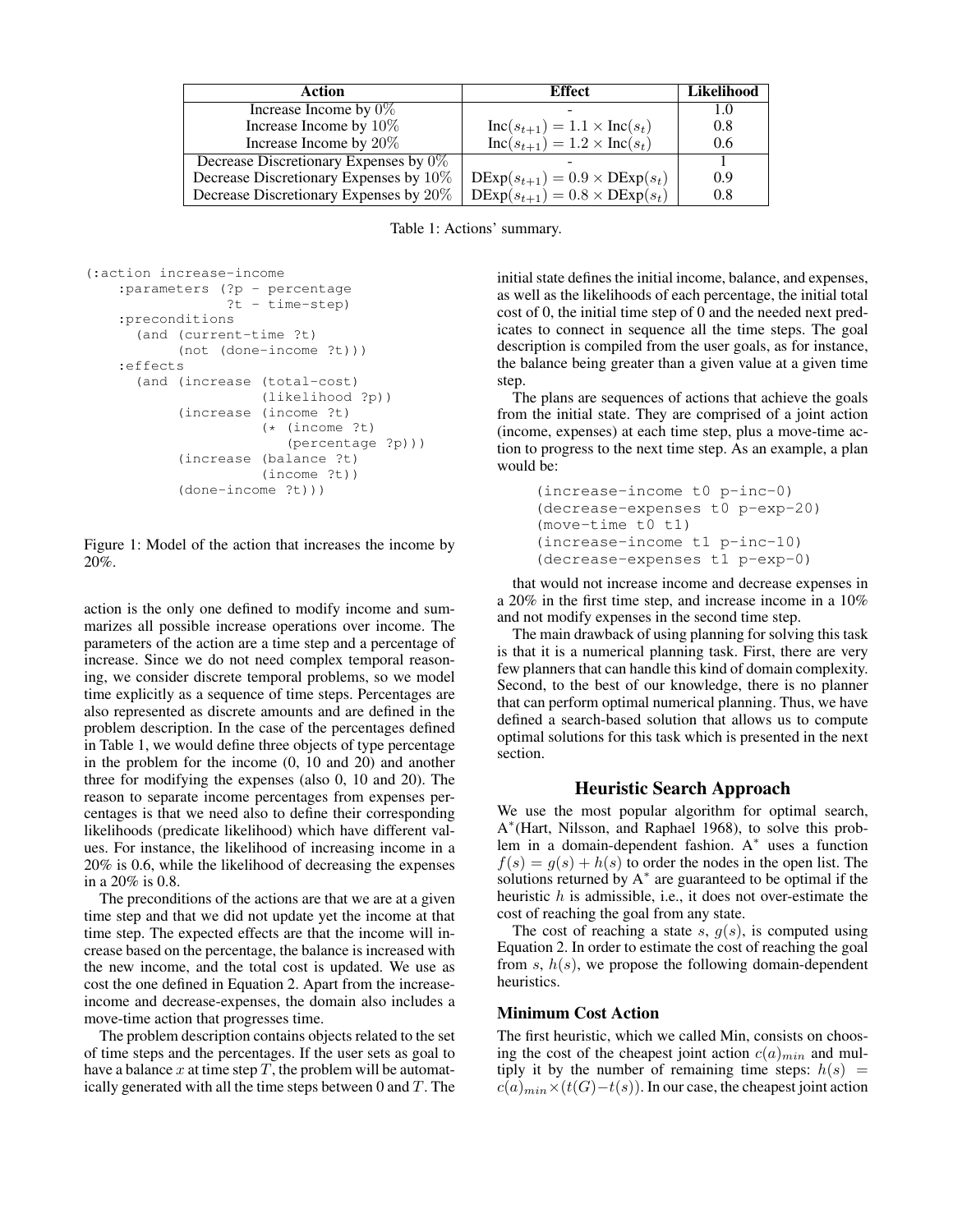is to do nothing, i.e., increase the salary by 0% and decrease the discretionary expenses by 0%.

Lemma 1. *Min is admissible.*

*Proof.* By construction, at each time step, there is no cheaper joint action than  $c(a)_{min}$ . The result of multiplying the minimum cost by the  $(t(G) - t(s))$  will necessarily be less than or equal  $h^*$ . Therefore, Min is admissible.  $\Box$ 

## Greedy

The next heuristic we propose consists on solving a relaxation of the problem where only the same action can be applied at every time step. In other words, the number of potential plans is limited to the number of joint actions considered. The procedure that computes the heuristic is outlined in Algorithm 1. The algorithm receives as input the current  $(s)$ 

| <b>Algorithm 1 Greedy Heuristic</b>                     |  |  |  |  |
|---------------------------------------------------------|--|--|--|--|
| <b>Require:</b> $s, G, A$ , Admissible                  |  |  |  |  |
| Ensure: GH                                              |  |  |  |  |
| 1: $GH \leftarrow \infty$                               |  |  |  |  |
| 2: remainingTimeSteps $\leftarrow t(G) - t(s)$          |  |  |  |  |
| 3: sortedActions $\leftarrow$ SORTBYCOST(A)             |  |  |  |  |
| 4: for $a \in$ sorted Actions do                        |  |  |  |  |
| 5: $s' \leftarrow$ EXECUTE (remaining Time Steps, a, s) |  |  |  |  |
| 6: if $G \subset s'$ then                               |  |  |  |  |
| <b>if</b> Admissible $=$ True <b>then</b><br>7:         |  |  |  |  |
| $GH \leftarrow c(a)$<br>8:                              |  |  |  |  |
| else<br>9:                                              |  |  |  |  |
| $GH \leftarrow c(a) \times remainingTimeSteps$<br>10:   |  |  |  |  |
| return GH<br>11:                                        |  |  |  |  |
| 12: return GH                                           |  |  |  |  |
|                                                         |  |  |  |  |

and goal  $(G)$  state, the available actions  $(A)$ , and a parameter that indicates whether we are interested in the heuristic to be admissible or not. The algorithm first computes the number of remaining time steps from s (line 2). If the goal state does not specify any time step, this is set to a high number. Then, the actions in  $A$  are sorted according to their cost as per Equation 1. Next, the algorithm iterates over the sorted list of actions, executing the given action  $a$  from  $s$  for the number of remaining steps, yielding a state  $s'$ . If the goal is satisfied in  $s'$ , the algorithm finishes and returns the heuristic estimate. This heuristic value will depend on the admissibility parameter. If we are interested in an admissible heuristic  $(GH<sub>a</sub>)$ , Algorithm 1 will return the cost of executing that action,  $c(a)$ .

#### Lemma 2. *GH*<sup>a</sup> *is admissible.*

*Proof.* Suppose  $GH_a$  returns  $c(a)$  and  $c(a) > h^*$ . It means that there is a solution that only uses actions with a cost less than  $c(a)$ . If it would be using actions whose cost would be greater than  $c(a)$ , then  $c(a)$  would be less than  $h^*$ , so the assumption would be false. And, if there would be a solution using only a subset of less costly actions, it would had been found before a, since they are studied from less costly to more costly. Thus,  $c(a)$  is less than  $h^*$ , and it is admissible.

If we want a more informative but inadmissible heuristic  $(GH<sub>i</sub>)$ , Algorithm 1 returns the cost of executing that action multiplied by the number of remaining steps.

Lemma 3. *GH*<sup>i</sup> *is inadmissible.*

*Proof.* The heuristic value returned by  $GH_i$  considers executing the cheapest possible action  $a$  that reaches the goal (ensured by the actions' sorting in line 3 and the loop in line 4) in all the remaining time steps. However, reaching the goal state could only require executing  $\alpha$  in a subset of the remaining time steps together with some lower cost actions in the other steps. Thus,  $GH_i$  could return greater values than  $h^*$  for some state/goal combinations, so it is inadmissible. П

If after iterating over all the possible actions the goal cannot be achieved, Algorithm 1 will return  $\infty$ , meaning that the goal is not reachable from  $a$ .

#### Heuristics Behavior Example

Let us exemplify how the heuristics work and their accuracy by computing them at the initial state  $(h(I))$  of the following PFPT problem:

$$
I = \langle t = 0, \text{Inc} = 5, \text{DExp} = 2, \text{FExp} = 2, B = 10 \rangle
$$
  

$$
G = \langle t = 4, B = 17 \rangle
$$

The optimal solution to this problem has a cost of 8.43  $(h^*(I))$ . The minimum cost action heuristic Min returns the cost of the cheapest action multiplied by the number of remaining time steps. The cheapest joint action is to Increase Inc 0% and Decrease DExp 20%, and has an associated cost of 2. After multiplying it by the 4 remaining time steps, Min will return a cost of 8, which is a lower bound on  $h^*(I)$ . The greedy algorithm returns that [Increase Inc 0%, Decrease DExp 20%] is the cheapest joint action that can be subsequently executed from  $I$  in the remaining time steps to achieve the goal. This joint action has an associated cost of 2.22. Therefore,  $GH_a$  will return that cost, which is a lower bound on  $h^*(I)$ , while GH<sub>i</sub> will return  $2.22 \times 4 = 8.88$ , which is an upper bound on  $h^*(I)$ .

#### Evaluation

We randomly generate PFPT problems of increasing difficulty by increasing the time horizon at which the goal balance has to be achieved. To generate hard problems, we (1) set the goal balance to be twice the initial balance; and (2) make the expenses per time step (sum of DExp and FExp) to be a random ratio between 0.9 and 1 of the income per time step, thus rendering problems where little savings are generated if the initial financial state remains unchanged. We solve these problems with the previously described heuristics: Min,  $GH_a$  and  $GH_i$ , plus Blind, which we will use as a baseline to compare heuristics' search performance. All the heuristics have been implemented in Python 3.6, as well as the search algorithm, which is a vanilla implementation of A<sup>∗</sup> . Heuristic search experiments were run in Intel(R) Xeon(R) CPU E3-1585L  $\overline{v}$ 5 @ 3.00GHz machines with 64GB of RAM. We also tried to solve the PDDL version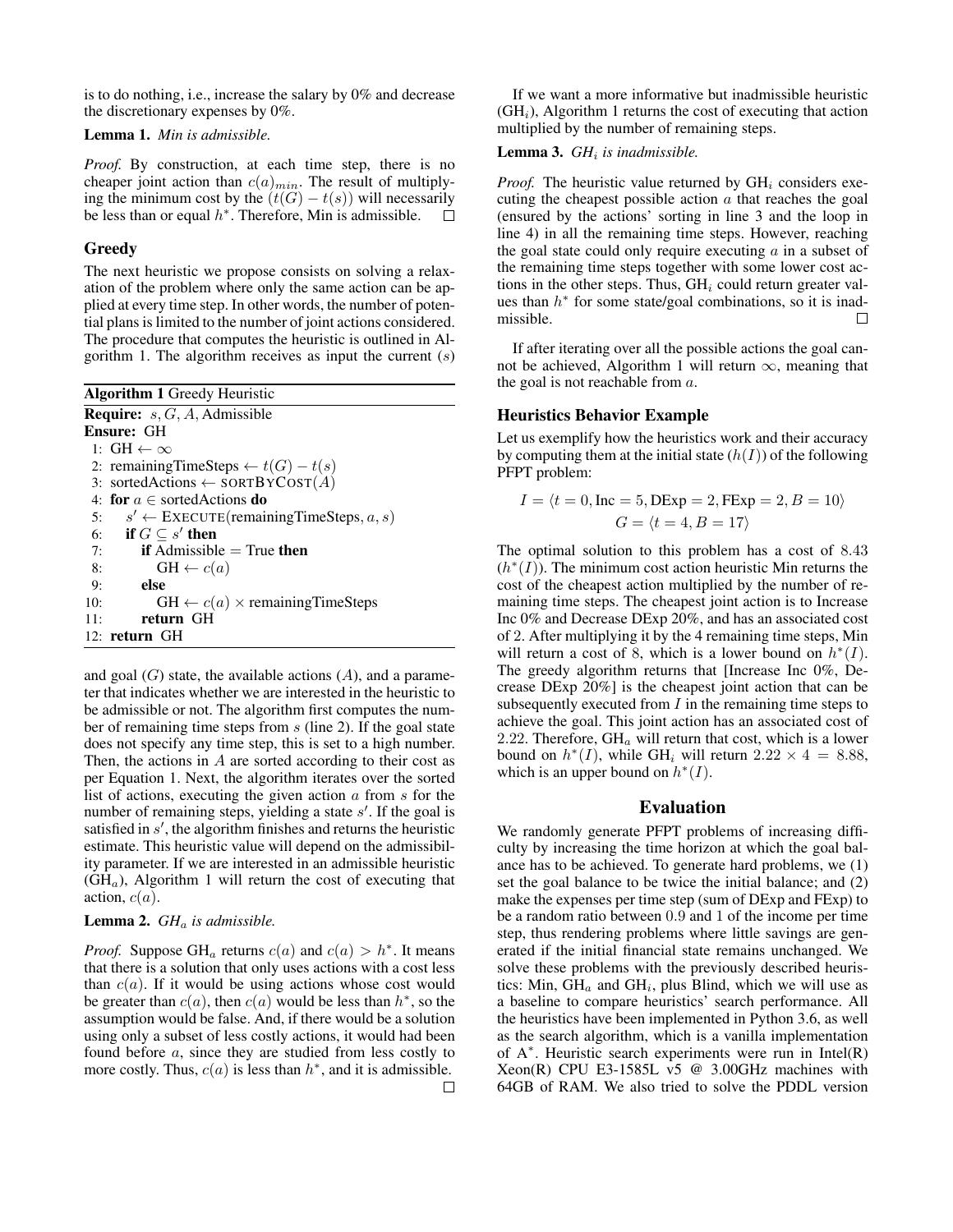of these problems using LPG (Gerevini, Saetti, and Serina 2004), a stochastic planner for numerical planning. Since the planner is stochastic, we ran the planner five times on each problem. Automated planning experiments were run in an Apple M1 Pro machine with 16GB of RAM.<sup>1</sup>

# Automated Planning vs Heuristic Search

For the first set of experiments, we generated 10 random problems with the time horizon  $t$  set to 4. LPG is only able to solve 4 out of the 10 problems, reporting that no solution could be found for the other 6. The reason LPG failed to solve the problems was not due to time nor memory constraints. The execution time in the solved problems is always below 2 seconds, but the solutions returned are suboptimal. Given that the machine where LPG was run is different than the machine where the rest of code was run, the time cannot be compared directly. Instance #9 is the problem where LPG gets the closest to the optimal, returning a plan with cost 8.80, while the optimal cost is 8.32. On the other hand, instance #8 is where LPG obtain the worst results, returning a plan with cost 10.19 in one of the executions, while the optimal cost is again 8.32. Cost differences might look small, but they translate into large likelihood score differences. In instance #8, the optimal plan has a likelihood score of 0.73, while the plan returned by LPG has a likelihood score of 0.11, meaning it would be a very unrealistic plan to propose to an end user.

|                   |      |        |         | Heuristic Plan Cost Expanded Generated Search Time (s) |
|-------------------|------|--------|---------|--------------------------------------------------------|
| Blind             | 8.80 | 1698.8 | 14350.0 | 56.5                                                   |
| Min               | 8.80 | 5320.3 | 10310.1 | 60.1                                                   |
| $GH$ <sub>a</sub> | 8.80 | 344.7  | 2931.2  | 1.6                                                    |
| $GH_i$            | 8.81 | 11.3   | 91.2    | 0.0                                                    |

Table 2: Heuristics comparison in random problems with  $t = 4$ . Numbers represent average across 10 problems. Best values are shown in bold.

Table 2 summarizes the results of the different heuristics in the same set of problems. In this case, all the heuristics are able to solve all the problems. As expected, the three admissible heuristics return the optimal plan in all the problems (average plan cost of 8.80), while  $GH_i$  returns a slightly suboptimal solution in one of the problems, thus increasing the average plan cost to 8.81. In terms of search efficiency, Min is not able to outperform Blind in this problem setting. The distribution of  $f$  values of both searches is shown in Figure 2. As we can see, Min generates search spaces where many states have the same  $f$  value of 8, generating a large plateau at the beginning of the open list. This occurs because many states have the same  $f$  even if they are still far from reaching the goal due to the heuristic value being a constant function of the remaining time steps, which translates into more expanded nodes. On the other hand, Blind generates more diverse  $f$  values, with most of the nodes having  $f$  values between 11 and 12, therefore being able to better discriminate between the states that are closer to the goal time



Figure 2: Open list  $f$  values distribution at the end of the search when using Blind (upper histogram) and Min (lower histogram) heuristics.

horizon. This behavior could not be substantially improved even when considering different tie-breaking rules.

 $GH<sub>a</sub>$  reduces the search effort by an order of magnitude, returning optimal solutions in less than two seconds on average. The inadmissible greedy heuristic  $GH_i$  achieve the best results in terms of search efficiency, expanding only around 11 states to reach the goal. This represents a 0.6% of the states that a Blind search needs to expand, meaning this heuristic is really informative.  $GH_i$  also yields faster searches that reach the goal in less than a second.

#### Heuristics Scalability and Optimality

As we have seen, we cannot rely on LPG to solve this kind of problems. The behavior of the Blind, Min, and  $GH<sub>a</sub>$  heuristics also quickly deteriorates as we increase  $t$ . For example, Blind and Min are not able to find a solution for any of the 10 problems with  $t \geq 5$  in less than 1800s, while GH<sub>a</sub> cannot find solutions within that time limit in most problems with  $t \geq 6$ . Hence, we evaluated the scalability and performance of  $GH_i$  in harder problems with longer time horizons. The scalability of  $GH_i$  is shown in Figure 3, where we use violinplots to show the search time distribution when solving problems with  $t = 4, 6, 8$ , and 10. As we can see, solving time grows exponentially with the time horizon. However,  $GH<sub>i</sub>$  is able to generate fast searches that can find the solution in less than a second in many of the problems. We are not solving problems with larger time horizons because our vanilla implementation of  $A^*$  is not able to scale in some of

 $<sup>1</sup>$ As the following results show, the fact that we are using differ-</sup> ent machines is not relevant in this comparison.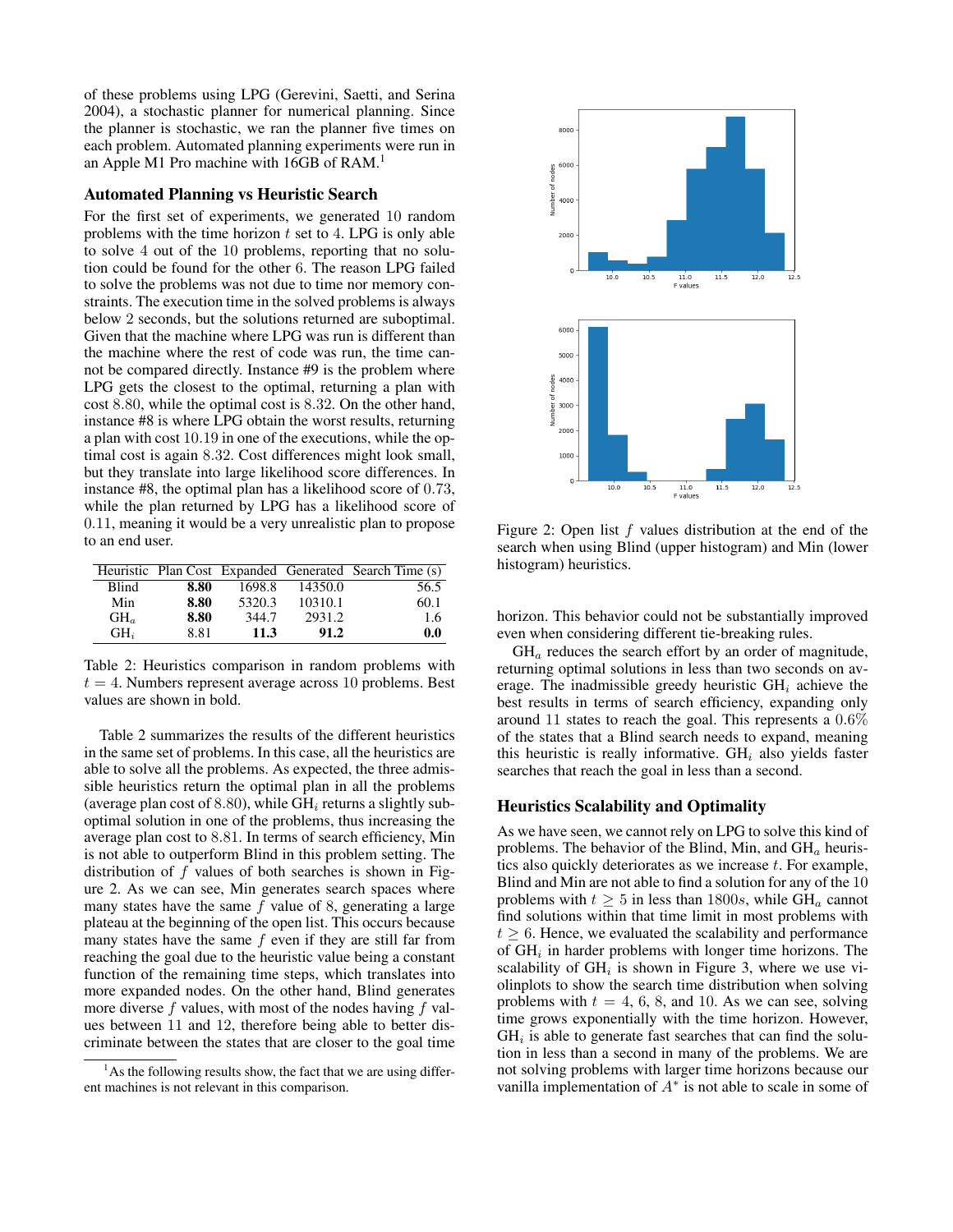

Figure 3: Search time (log scale) needed to find a solution by  $GH_i$  in problems of increasing difficulty, i.e., longer time horizons.



Figure 4: Plan cost as returned by  $\mathrm{GH}_a$  and  $\mathrm{GH}_i$  in problems of increasing difficulty, i.e., longer time horizon.

the bigger instances. However, our suggested greedy heuristics would be likely able to scale provided a better implementation of  $A^*$ , which we leave as future work.

Finally, we also wanted to better understand  $GH_i$ 's optimality loss in relation to the optimal solution. Figures 4 and 5 show the plan cost and likelihood respectively as returned by  $GH_a$  and  $GH_i$  in problems with  $t = 4$  and  $t = 5$ , where  $GH_a$  can compute the optimal plan within the time bound. As we can see in Figure 4, the optimality gap is really small (less than  $1\%$  on average), meaning that both heuristics achieve plans with very similar costs.  $GH_i$  is able to compute the optimal plan in 11 out of the 20 problems. We see the biggest optimality gap in a problem with  $t = 5$ (problem instance  $#10$ ), where there is a 0.93% optimality gap. When we translate the costs of this problem back into likelihood scores (see Figure 5), we get that the optimal plan likelihood is 0.27, while the likelihood of the plan returned by  $GH_i$  is 0.24. On average,  $GH_a$  returned plans with an



Figure 5: Plan likelihood as returned by  $GH<sub>a</sub>$  and  $GH<sub>i</sub>$  in problems of increasing difficulty, i.e., longer time horizon.

optimal likelihood score of 0.54, while  $GH_i$  returned plans with a likelihood score of 0.52.

# Conclusions and Future Work

We have proposed PFPT, a personal finance planning tool that offers financial advice at the individual level. The suggested financial plans achieve users' financial goals by maximizing the likelihood of being executed based on their financial habits. We model this problem from a search perspective and propose two different approaches to solve it: domain-independent automated planning and domaindependent heuristic search. We evaluated both approaches in a set of financial problems with increasing complexity. Results showed that, as expected, while automated planning struggles to generate good plans in this domain, our suggested heuristics are able to scale on generating realistic financial plans.

Currently, our set of actions is limited to income increases and discretionary expenses decreases. We are exploring how to enrich the action space to include actions such as invest in different financial products that might yield different interest rates. We would also like to have the ability to impose arbitrary constraints to the generated plans. For example, users might want to see plans that do not suggest any income increase. Finally, we are currently assuming constant likelihood scores. In future work we would like to consider conditional likelihood scores, where the likelihood of executing one action depends on the previous actions.

## Acknowledgements

This paper was prepared for informational purposes by the Artificial Intelligence Research group of JPMorgan Chase & Co. and its affiliates ("JP Morgan"), and is not a product of the Research Department of JP Morgan. JP Morgan makes no representation and warranty whatsoever and disclaims all liability, for the completeness, accuracy or reliability of the information contained herein. This document is not intended as investment research or investment advice, or a recommendation, offer or solicitation for the purchase or